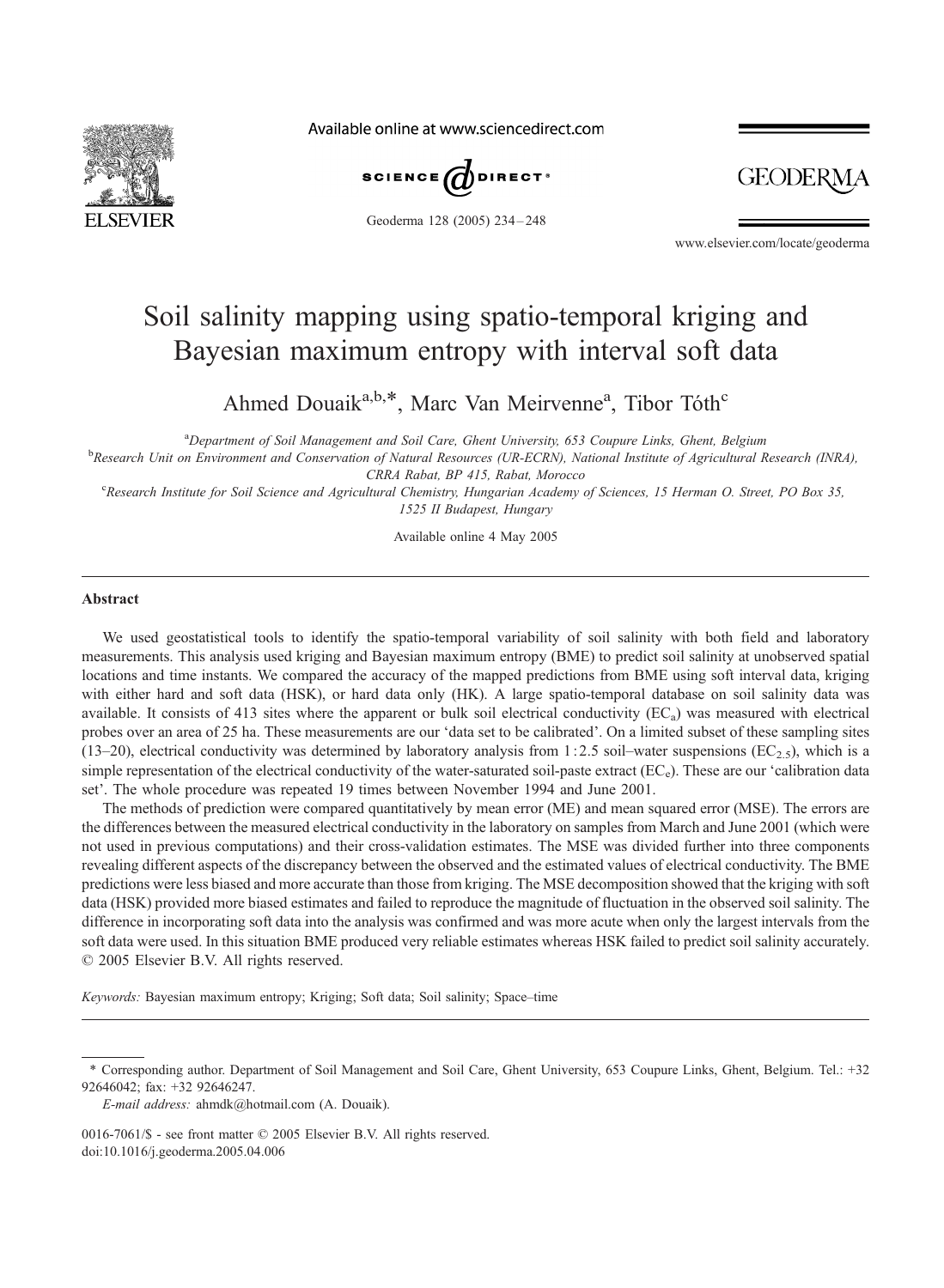# 1. Introduction

Soil salinity limits food production in many countries of the world. There are mainly two kinds of soil salinity: naturally occurring dryland salinity and human-induced salinity caused by the low quality of water. In both cases the development of plants and soil organisms are limited leading to low yields. In Hungary, where more than 10% of the land is affected by salt, groundwater is the major cause of salinization.

Saline and sodic soils have particular physical and chemical properties that require specific management. As a first step for the better management of saltaffected soils, soil salinity needs to be monitored in space as well as in time to determine where it is, where it is spreading to, and the rate at which it is spreading. Therefore, we need to sample the soil for laboratory analysis to determine the electrical conductivity of the saturated soil paste extract  $(EC_e)$ . The latter is a measure of soil salinity. This conventional procedure ([Soil and Plant Analysis Council, 1992\)](#page-14-0) is expensive, time-consuming, and provides an incomplete view of the extent of soil salinity.

An alternative to laboratory analysis is to assess soil salinity in the field by determining the apparent electrical conductivity  $(EC_a)$ . This can be done using sensors such as the four-electrode probes ([Rhoades](#page-14-0) and van Schilfgaarde, 1976) or by electromagnetic induction instruments ([McNeil, 1980\)](#page-14-0). This procedure is cheaper and less time-consuming than the conventional one and the sensors can be mounted on a small vehicle enabling a more intensive survey of the study area.

[Lesch et al. \(1998\)](#page-14-0) used a classical statistical method to monitor the temporal change of soil salinity between two time periods. The approach can be applied easily to a few measurement times. However it is of limited practical use for many time periods as the procedure must be repeated for each pair of times. In addition, the technique takes no account of any possible temporal correlation between two or more successive measurements.

[Douaik et al. \(2004\)](#page-13-0) proposed an alternative approach. They rescaled the  $EC<sub>a</sub>$  measurements into  $EC_{2.5}$  (the electrical conductivity determined by laboratory analysis from 1:2.5 soil–water suspensions, which is a simple representation of the electrical conductivity of the water-saturated soil-paste extract,

 $EC<sub>e</sub>$ ) using calibration equations based on regression models. This was followed by spatio-temporal kriging to predict soil salinity at unknown places and times. The approach takes into account the spatial and the temporal correlations between the soil salinity measurements. However, the resulting  $EC_{2.5}$  values from the calibration equations are estimates of the actual soil salinity. This means that they have some degree of uncertainty, which needs to be considered in the analysis.

The method of Bayesian maximum entropy (BME) ([Christakos, 1990, 2000\)](#page-13-0) enabled a rigorous analysis of our data by distinguishing formally between the accuracy of the laboratory and the field electrical conductivity measurements. The former are direct and accurate measurements of the soil salinity; they are considered as hard data. The latter are indirect measurements that represent uncertain estimates of soil salinity. They provide less accurate values of soil salinity and can be considered as soft data.

Bayesian maximum entropy provides a general framework for space–time interpolation. It can incorporate different physical knowledge bases such as statistical moments (not limited to the second-order), multipoint statistics, physical laws, hard and soft data, etc. Kriging, the classical geostatistical method of interpolation, is a special case of BME. When physical knowledge is restricted to the second-order statistical moments (mean and covariance or variogram functions) and to the hard data, kriged and BME predictions are equivalent ([Christakos and Li, 1998;](#page-13-0) Lee and Ellis, 1997).

This study has two main objectives: (i) to apply the BME method to soil data using interval soft data and (ii) to compare the prediction performance of BME with two types of kriging: ordinary kriging with hard data only (HK) and ordinary kriging with hard data and the mid-interval of the soft data (HSK).

# 2. Materials

#### 2.1. Study site description

Salt-affected soils cover more than 1 million hectares in Hungary and more than 95% of these soils are in the Great Hungarian Plain (GHP) ([Szabolcs,](#page-14-0)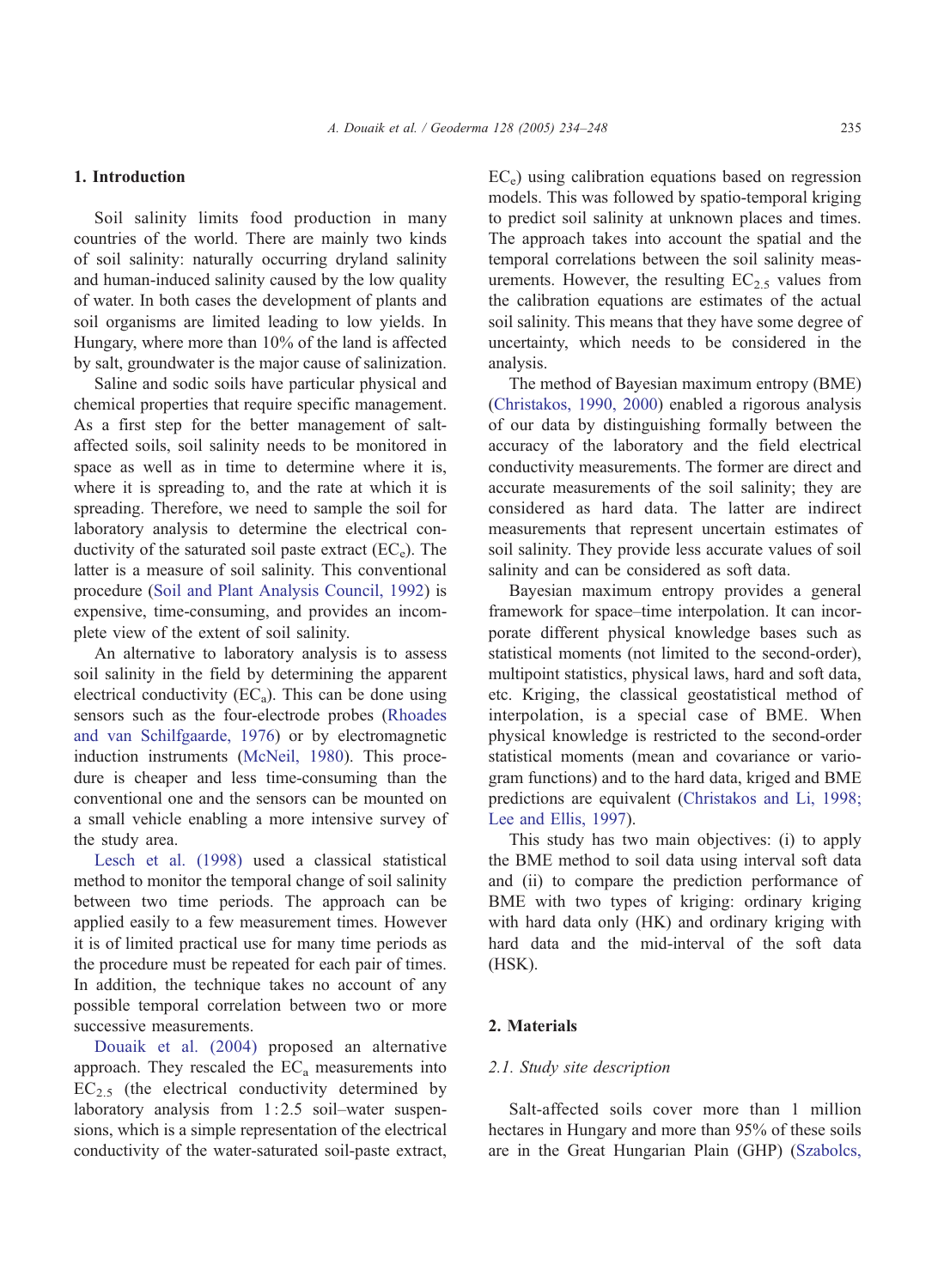1989). The Hortobagy National Park (HNP) forms a subregion of this plain. The characteristic soil-forming loess material of the GHP was deposited during the Quaternary period in the glacial eras. Water also played a decisive role in the formation of the parent material (Tóth et al., 1991). The elevation of the HNP ranges from 88 to 92 m. However, Tóth and Rajkai (1994) noted that even a small difference in elevation (of the order of  $10^{-1}$  m) results in large difference in salt accumulation. The drought index, the ratio of potential evaporation to precipitation, exceeds unity for eight months of the year (from March to October). This has an important impact on the salinization of the area.

Hortobagy is a discharge area of saline groundwater originating from the northern mountains. This groundwater is the main source of salt accumulation in the area. Waterlogging induces a rise in the groundwater level during the wet season. This results in a flow towards salic solonetz elevated zones (Tóth and Jozefaciuk, 2002). During the dry season, however, the groundwater level is lowered and salts remain in the upper horizons. Water table depth has played a major role in the formation of salt-affected soils in the GHP.

## 2.2. Data description

The study area covers about 25 ha and is located in the HNP  $(47^{\circ}30''$  N,  $21^{\circ}30''$  E), in the east of Hungary. The locations of the sampling sites are shown in Fig. 1.

Initially the sampling design was chosen so that any temporal change in soil salinity between two sampling campaigns could be determined. The first data set, the 'data set to be calibrated', comprises measurements of apparent electrical conductivity  $(EC_a)$  in the field at 413 locations. These sites are more or less on a grid of  $25 \times 25$  m, with some locations further apart, mainly in the middle of the study area. The  $EC<sub>a</sub>$  was measured using a conductivity meter with four electrodes ([Rhoades and van](#page-14-0) Schilfgaarde, 1976). The electrodes were inserted in the soil at two depths: 8 and 13 cm which correspond to  $EC_a$  values for the 0–20 cm and 0–40 cm soil depths. At the calibration sites there were always three measurements of  $EC_a$ , but only one for the other sites.

An algorithm was used to select a minimal number of calibration sites, based on the response surface design approach ([Lesch et al., 1995\)](#page-14-0). The selection was based on the spatial configuration of locations at



Fig. 1. Sample locations. Circles are the locations of the soft data and asterisks are the locations of the hard data.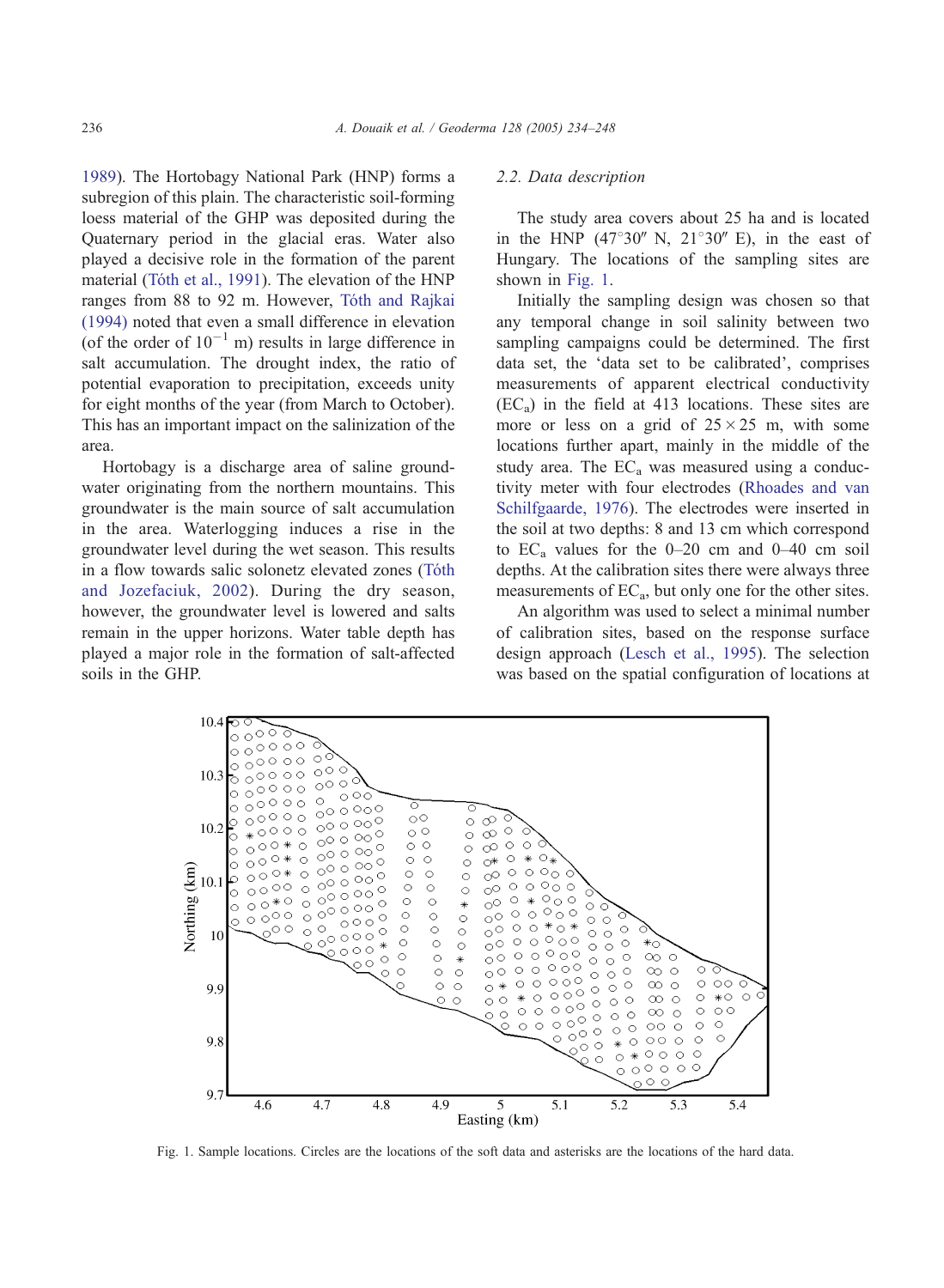which  $EC_a$  was measured and also on the values of the measurements. They are representative spatially of the study area and enable accurate estimation of the calibration parameters. The soil samples at the calibration points were taken at 10-cm increments to a depth of 40 cm. The samples were bulked from the cores of two holes located between the pairs of electrodes and separated by 50 cm. The selected sites form our second data set, 'calibration data set'. Soil samples from these sites were obtained and analyzed in the laboratory. Samples were air dried and crushed to pass through a 2-mm mesh. The 1:2.5 soil–water suspensions were prepared and pH and electrical conductivity (EC<sub>2.5</sub>, dS m<sup>-1</sup>) were measured after 16 h. The  $EC_{2.5}$  is given after conversion to the standard temperature of  $25\degree$ C. Gravimetric moisture was determined by drying the soil samples in air-tight containers at  $105^{\circ}$ C.

Sampling the 'data set to be calibrated' and 'calibration data set' was repeated 19 times from November 1994 to June 2001. The most frequent temporal lag was 3 months, but it ranged from 2 to 9 months. The  $EC_{2.5}$ , which represents the hard data, was measured at 13–20 locations, depending on the sampling period.

### 3. Methods

## 3.1. Space–time random field model

The distribution of the electrical conductivity values in space and time is represented adequately by a space–time random field (STRF),  $X(p)$ , which takes values at points  $p = (s,t)$  in a space–time domain, where  $s = (s_1, s_2)$  represents spatial location and t is the time ([Christakos, 1992\)](#page-13-0). The values taken by the STRF,  $X(p)$ , at a given space–time point  $p_i$  is a random variable  $x_i = X(p_i)$  and its corresponding realization is  $\chi_i$ . The random field  $X(p)$  at  $m+1$ points  $p_i$  ( $i = 1, \ldots, m, k$ ) (*m* observation points and one estimation point) is denoted by the random variables  $x_{\text{map}} = [x_1, \ldots, x_m, x_k]$  and their realization is  $\chi_{\text{map}} = [\chi_1, \ldots, \chi_m, \chi_k]'$ ; the prime represents the transpose of the vector.

A random variable  $x_i$  may acquire any one value from a distribution of values. The distribution of values  $\chi_i$  that the random variable  $x_i$  may take is

described by the cumulative distribution function (cdf):  $F_x(\chi_i) = Prob[x_i \leq \chi_i]$ . The derivative of the cdf,  $F_x(\chi_i)$ , with respect to  $\chi_i$  is the probability density function (pdf):

$$
f_x(\chi_i) = \delta F_x(\chi_i) / \delta \chi_i. \tag{1}
$$

The random variable  $x_i$  is fully described by its cdf or pdf.

The random field  $X(p)$  is a collection of random variables  $x_{\text{map}} = [x_1, \ldots, x_m, x_k]'$  at points  $p_i$  (i=  $1, \ldots, m, k$ ). It is completely described by the multivariate cdf:

$$
F_x(\chi_1, \chi_2, \dots, \chi_m, \chi_k)
$$
  
= Prob[x<sub>1</sub> ≤ x<sub>1</sub>, x<sub>2</sub> ≤ x<sub>2</sub>, ..., x<sub>m</sub> ≤ x<sub>m</sub>, x<sub>k</sub> ≤ x<sub>k</sub>]. (2)

Its derivative with respect to  $\chi_{\text{map}} = [\chi_1, \ldots, \chi_m, \chi_k]$  is the multivariate pdf:

$$
f_x(\chi_1, \chi_2, \ldots, \chi_m, \chi_k) = \delta^{m+1} F_x(\chi_1, \chi_2, \ldots, \chi_m, \chi_k)
$$

$$
/ \delta \chi_1 \delta \chi_2 \ldots \delta \chi_m \delta \chi_k. \tag{3}
$$

As the multivariate pdf is, in general, not known a priori, the random field can be characterized by its moments of order one, which is the mean function,  $m_x(p)$ , and/or order two, which is the covariance function,  $c_x(\mathbf{p}, \mathbf{p}')$ .

If the two moments are invariant for all translations in space and time, the STRF is spatially homogeneous and temporally stationary. In this case the mean function is constant and the covariance function depends only on the spatial lag  $r = s - s'$  and temporal lag  $\tau = t - t'$  between any two points  $p = (s, t)$  and  $p' = (s', t')$ :

$$
c_x(\mathbf{p}, \mathbf{p}') = c_x(\mathbf{s} - \mathbf{s}', t - t') = c_x(r, \tau). \tag{4}
$$

The random field is said to be isotropic when the covariance function depends only on the spatial separating distance and not on its direction:

$$
c_x(r,\tau) = c_x(|r|,\tau). \tag{5}
$$

The STRF is spatially homogeneous and temporally stationary only if any spatial or temporal trend is absent. In the presence of trends the mean and covariance functions depend on the location and time of measurements and the covariance function does not tend towards zero as the spatial or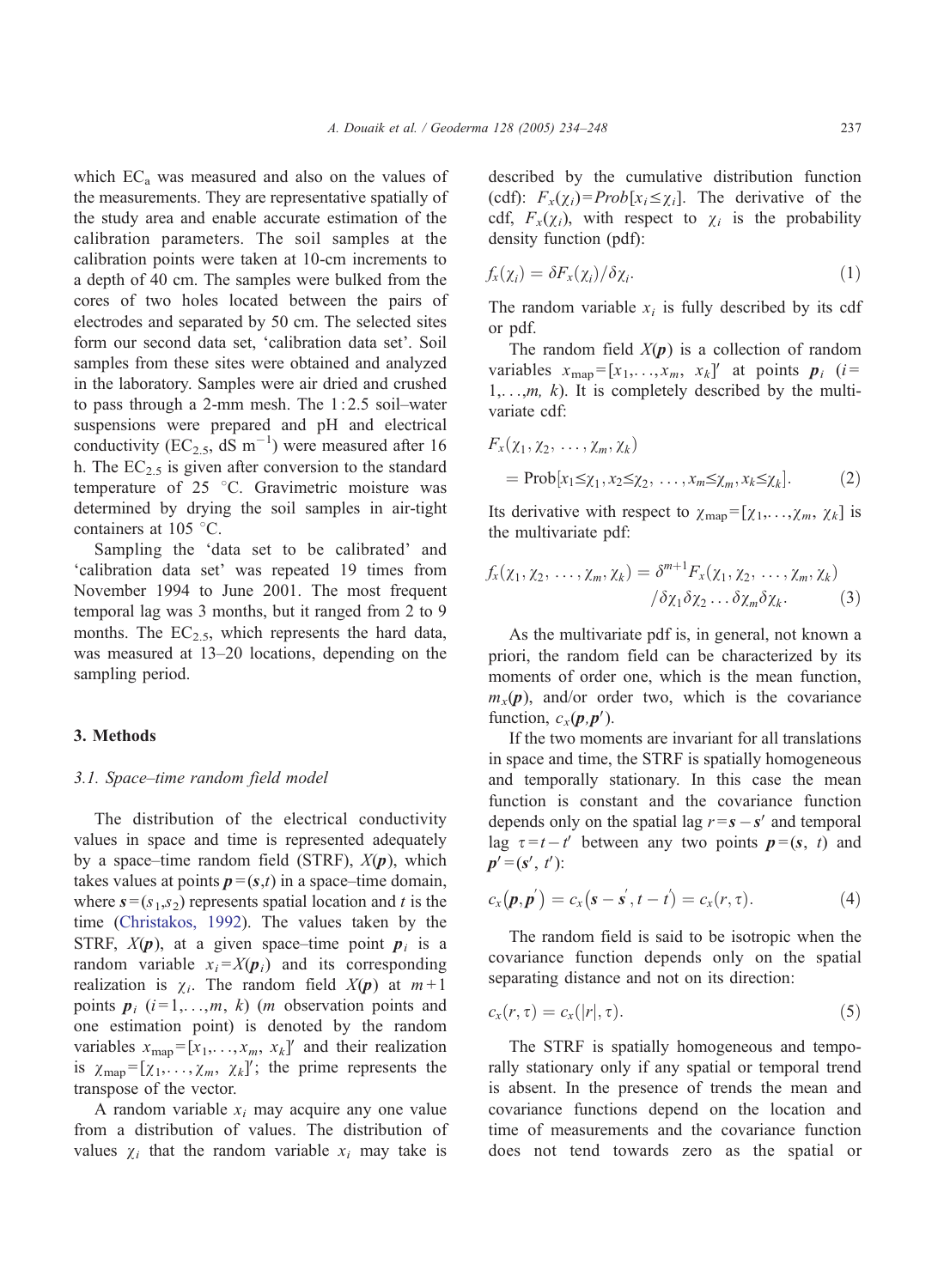temporal lag increases. The trend can be estimated (see Section 3.3) and subtracted from the original spatially non-homogeneous and temporally non-stationary random field to obtain a residual random field,  $R(p)$ , that is now spatially homogeneous and temporally stationary:

$$
R(\boldsymbol{p}) = R(\mathbf{s}, t) = X(\boldsymbol{p}) - m_x(\boldsymbol{p}). \tag{6}
$$

Kriging is a well-known geostatistical prediction technique ([Goovaerts, 1997\)](#page-13-0) and so is not discussed. Bayesian maximum entropy is a more recent approach and we describe it briefly in the following section.

## 3.2. Bayesian maximum entropy

The BME approach, promoted by [Christakos](#page-13-0) (1990, 2000), provides a systematic and rigorous way to incorporate soft data and other sources of information, in addition to hard data, into the analysis.

In space–time mapping we want to predict the values of the random field,  $X(p)$ , at a point,  $p_k(k\neq i=1,\ldots,m)$ , given data at space–time points,  $p_i$  (i=1,..., m). The joint cdf for the m data points and the prediction point,  $p_k$ , is defined by Eq. (2) and its corresponding pdf by Eq. (3). This pdf forms the prior pdf. It should be derived by an estimation process that takes into account physical constraints given by prior information or knowledge. In the BME context, Shannon's information criterion ([Shannon, 1948\)](#page-14-0) is used as a measure of information:

$$
Info(x_{map}) = -log[f_G(x_{map})],
$$
\n(7)

where  $f_G(\chi_{\text{man}})$  has the same definition as Eq. (3), except that  $x$  is replaced by  $G$ . This means that the pdf is defined based only on general knowledge, before any use is made of the site-specific data. The expected information is defined as:

$$
E\big[\text{Info}\big(x_{\text{map}}\big)\big] = -\int \log[f_G\big(\chi_{\text{map}}\big)] f_G\big(\chi_{\text{map}}\big) d\chi_{\text{map}}.\tag{8}
$$

Eq. (8) is the Shannon entropy function. The expected information or, conversely, the entropy function needs to be maximized.

As the estimator,  $\hat{X}(\boldsymbol{p}_k)$ , of the random field,  $X(\boldsymbol{p})$ , at the point,  $p_k$ , is in general expressed in terms of expectations of some function of  $X(p)$  (not limited to

linear combinations), the physical constraints imposed by  $G$  are given by:

$$
E[g_{\alpha}] = \int g_{\alpha}(\chi_{\text{map}}) f_G(\chi_{\text{map}}) d\chi_{\text{map}}, \quad \alpha = 0, \ldots, N_c
$$
\n(9)

where  $g_{\alpha}$  are functions chosen such that the general knowledge base, G, is taken account of in full in the prediction process, and their expectations,  $E[g_\alpha]$ , provide the space–time statistical moments of interest.

The BME analysis is done in three main stages ([Christakos, 1998, 2000\)](#page-13-0):

(1) Structural or prior stage: The goal is to maximize the information content using the general knowledge only. The total physical knowledge in the BME context includes site-specific and general knowledge. The latter, denoted  $G$ , includes general information that can characterize more than one STRF, such as physical laws, statistical moments, multipoint statistics, etc. In our case G represents the moments of order two (space–time mean and covariance functions). Eq. (10) gives the prior (or G-based) multivariate pdf:

$$
f_G(\chi_{\text{map}}) = Z^{-1} \exp\left[\sum_{\alpha=1}^{N_c} \mu_\alpha g_\alpha(\chi_{\text{map}})\right]
$$
 (10)

where  $Z = \exp(-\mu_0)$  is a normalization constant and  $\mu_{\alpha}$  are Lagrange multipliers.

(2) Meta-prior stage: In the BME framework  $\gamma_{\text{man}}$ includes the data values and the value to be predicted:  $\chi_{\text{map}} = [\chi_{\text{data}}, \chi_k]'$ . The data vector,  $\chi_{\text{data}} = [\chi_1, \ldots \chi_m]'$ , forms the available data, or site-specific knowledge denoted by S. The total knowledge is  $K = G \cup S$ . The available data can be divided into two main types:

Hard data:  $\chi_{\text{hard}} = [\chi_1, \ldots, \chi_h]'$  and Soft data:  $\chi_{soft} = [\chi_{h+1}, \ldots, \chi_m]'$ , such that  $\chi_{data}$  $= [\chi_{\text{hard}}, \chi_{\text{soft}}]'$ .

In our case study,  $EC_{2.5}$  are the hard data available at up to  $h = 20$  locations in space. The lower and upper confidence interval limits, calculated with the calibration equations, form the soft data. As we have soft interval data,  $\chi$ <sub>soft</sub> can be written as:

$$
\chi_{\text{soft}} = \left\{ \left[ \chi_{h+1}, \dots, \chi_m \right]' : \chi_i \in I_i = [l_i, u_i], \right\}
$$
\n
$$
i = h + 1, \dots, m \right\}.
$$
\n(11)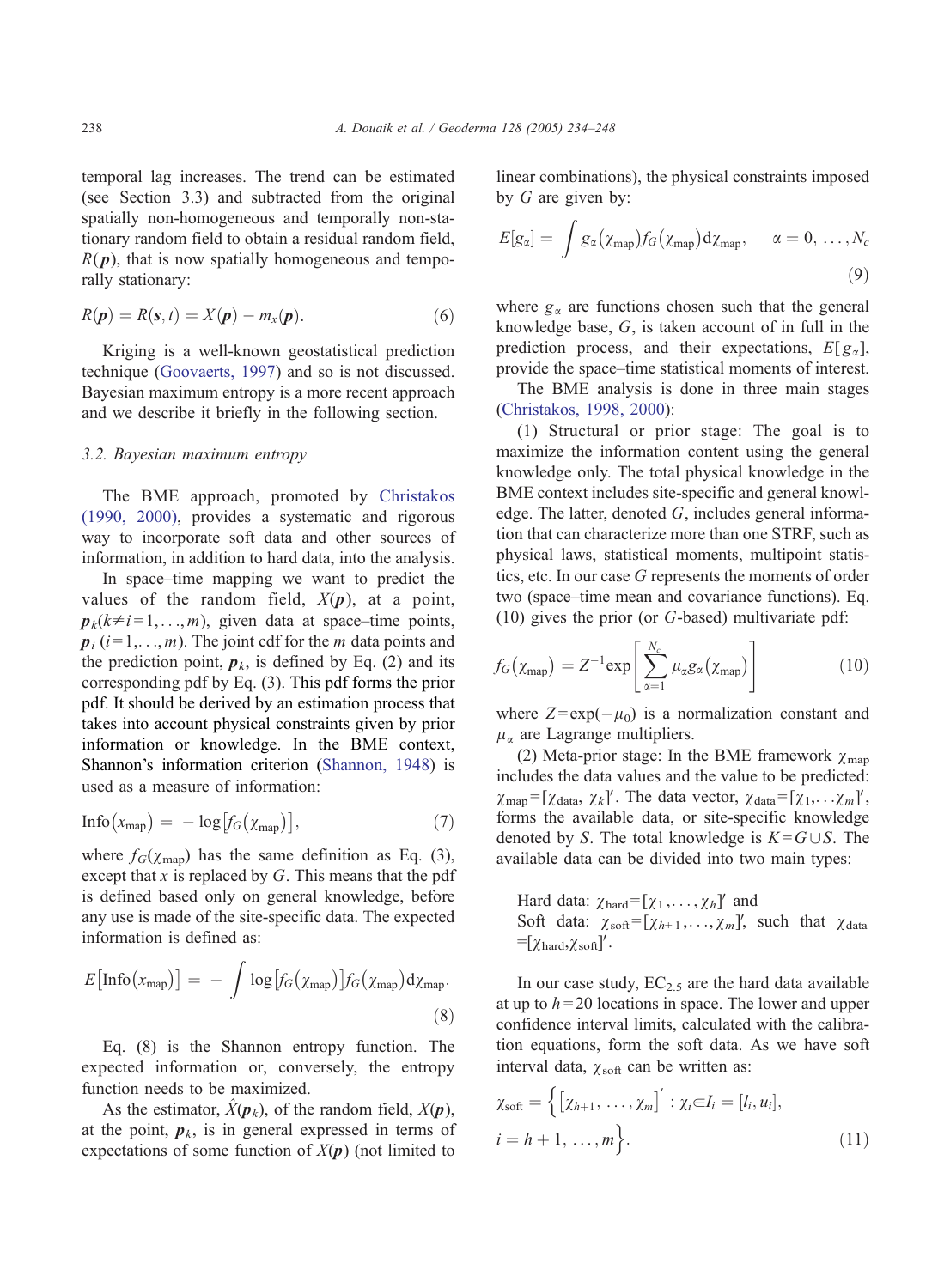This means that the unobserved exact values  $\chi_i$ have probabilities of one within known intervals  $I_i$ with  $l_i$  and  $u_j$  the lower and upper limits, respectively.

(3) Integration or posterior stage: In this last step the two knowledge bases  $(G \text{ and } S)$  are integrated. The aim is to maximize the posterior pdf given the total knowledge K. The prior pdf is updated by taking into account the available site-specific knowledge (the data). The posterior and the prior pdfs are related through the conditional probability law ([Christakos,](#page-13-0) 1990), based on Bayes theorem, hence B in BME:

$$
f_K(\chi_k|\chi_{\text{data}}) = f_G(\chi_{\text{map}})/f(\chi_{\text{data}}),\tag{12}
$$

where  $f_K(\chi_k|\chi_{\text{data}})$  and  $f_G(\chi_{\text{map}})$  are the posterior and the prior pdfs, respectively.

The posterior pdf should be maximized with respect to  $\chi_k$ . This stage gives the K-based pdf:

$$
f_K(\chi_k) = A^{-1} \int_I f_G(\chi_{\text{map}}) d\chi_{\text{soft}},
$$
\n(13)

where  $A = \int_I f_G(\chi_{data}) d\chi_{soft}$  is a normalization coefficient and both of the integrations are in the defined domain for the soft interval data, Eq. (11), such that  $I = I_{h+1} \cup I_{h+2} \cup \ldots \cup I_m$ . When we substitute the prior pdf (Eq.  $(10)$ ) into the K-based pdf (Eq.  $(13)$ ), we get the posterior or BME pdf:

$$
f_K(\chi_k) = (AZ)^{-1} \int_I \exp\left[\sum_{\alpha=1}^{N_c} \mu_\alpha g_\alpha(\chi_{\text{map}})\right] d\chi_{\text{soft}}.
$$
\n(14)

This posterior pdf, which is not necessarily Gaussian, describes fully the STRF at the target point. It provides a complete picture of the prediction situation, instead of one statistic (the expected value), as the full statistical distribution is defined as well as the different estimators of the STRF and the estimation uncertainty. Among the possible estimators, the mode represents the most probable realization. It is the value that maximizes the posterior pdf. The mean estimate is defined as:

$$
\bar{x}_{k|K} = \int f_K(\chi_k) \chi_k \, \mathrm{d}\chi_k. \tag{15}
$$

It is, in general, a nonlinear function of the available data and is suitable for situations where one is interested in minimizing the mean squared estimation error.

A guide to the uncertainty associated with the estimated values is given by the variance of the estimation error. This is provided by BME, which is data-dependent, whereas in kriging it is data-free. Moreover, BME enables a more accurate assessment of the estimation error from the posterior pdf, Eq. (14). From this, one can calculate the confidence intervals ([Serre and Christakos, 1999\)](#page-14-0), which provide a more realistic assessment of the estimation error than the error variance. These intervals need not be symmetric about the estimated value.

When the general knowledge  $G$  is limited to the first two statistical moments (mean and covariance functions) and the site-specific knowledge is restricted to the hard data, the kriged estimates correspond to the BME mean estimates, Eq. (15). The difference between the two types of kriging is in the number of data considered during the analysis. Ordinary kriging (HK) is limited to the hard data only, whereas HSK treats both sets of data as hard essentially.

## 3.3. Data analysis

All analyses were done on logarithmically transformed  $EC_{2,5}$  and  $EC_{a}$  because of the pronounced skewness of their distributions.

The steps of the structural analysis have been discussed elsewhere ([Douaik et al., 2004\)](#page-13-0) and we summarize them here:

- (1) We estimated the space and time trends of the log-transformed data. The smoothed spatial components (one for each location) were calculated using an exponential spatial filter applied to averaged measurements over all the time periods. Also temporal components (one for each time instant) were computed using an exponential temporal filter applied to the averaged measurements over all the spatial locations. More detail on this step is given in the function 'stmean' in [Christakos et al. \(2002\),](#page-13-0) page 160 and in the accompanying CD.
- (2) The above components were interpolated to the data grid giving the space–time trend function.
- (3) The trend,  $m_x(p)$ , was subtracted from the original  $EC_{2.5}$  data  $X(p)$ , which results in the residual random field  $R(p)$ , Eq. (6).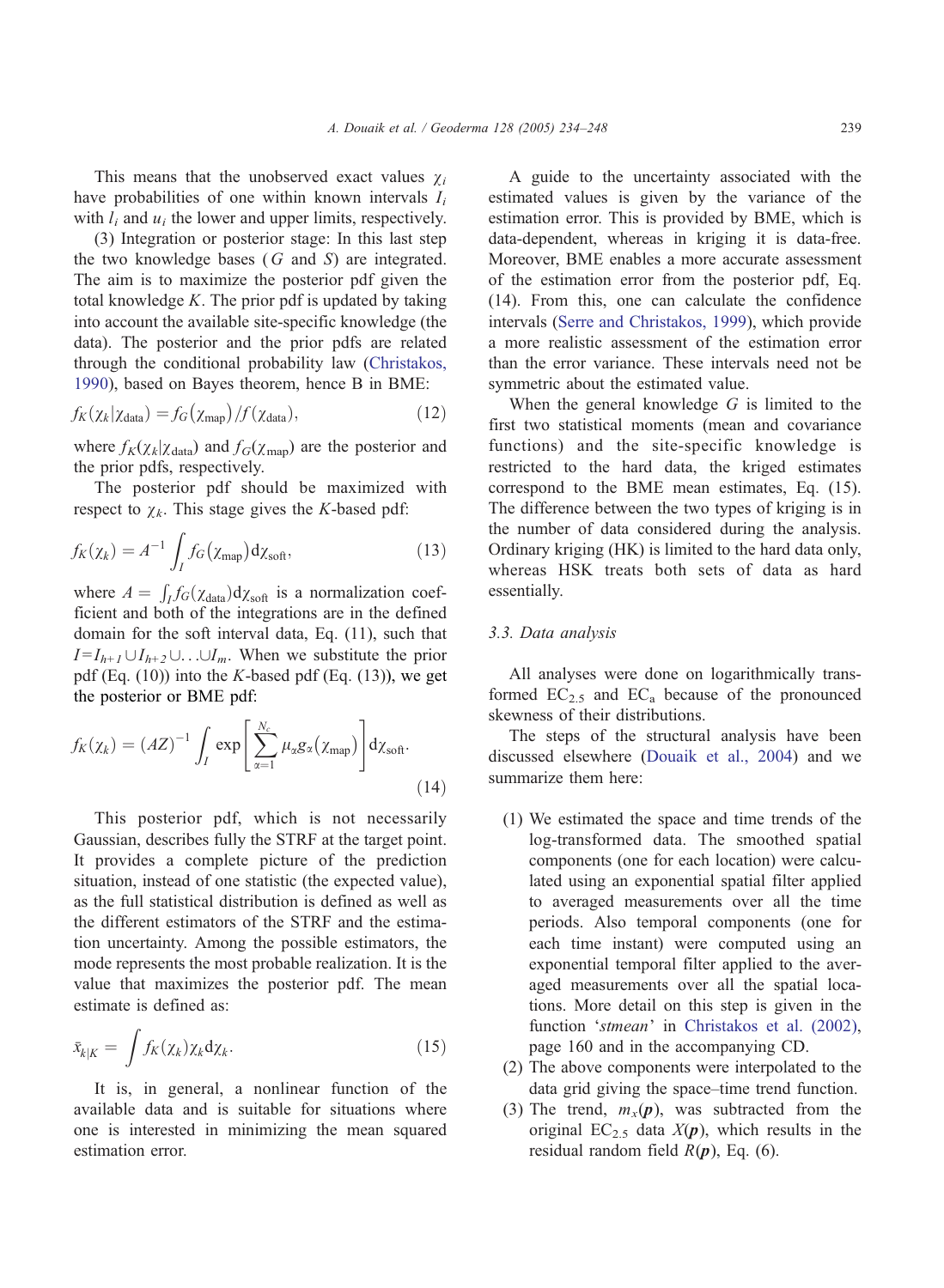- (4) The residuals were used to compute the space– time covariance function,  $c_R(r,\tau)$ , Eq. (4), by replacing the original random field  $X(p)$  with the residual,  $R(p)$ . The available data were sparse and so we were restricted to an isotropic model,  $c_R(r,\tau) = c_R(|r|,\tau)$ , Eq. (5).
- (5) Finally, we fitted a theoretical model to the experimental residual covariance function.

Our two data sets were separated into hard and soft electrical conductivity data. The measurements of  $EC_{2.5}$ , which provide accurate and direct values of soil salinity, form the hard data. The calibration data set was used to calculate the soft interval data. The pairs of data values of  $EC<sub>a</sub>$  and  $EC<sub>2.5</sub>$  were used to determine the calibration equations, one for each time instant, by calculating simple ordinary least squares regression models:

$$
log_e(EC_{2.5}) = a + blog_e(EC_a), \qquad (16)
$$

where  $a$  is the intercept and  $b$  is the slope of the regression model.

These calibration equations were applied to the 'data set to be calibrated' to give the expected values and their standard deviations for all locations (413) and 17 time periods; the two remaining periods (sampling campaigns 18 and 19, which correspond to March and June 2001, respectively) were kept for validation. These parameters were used to determine the 95% confidence intervals; their lower and upper limits form our soft interval data.

We compared 3 methods of space–time prediction, which differ in the way the soft data are processed:

- (1) Ordinary kriging using only the hard data (HK), which provides no direct way of integrating soft data and ignores them.
- (2) Ordinary kriging using hard data and the midpoint of the soft interval data regards the latter as if it were a hard datum (HSK) and disregards their uncertainty.
- (3) Bayesian maximum entropy using the hard and soft interval data (BME), which integrates the soft interval data in the prediction as they are, and maintaining the difference in the degree of uncertainty between hard and soft data.

The methods were compared by cross-validation with the validation data of sampling campaigns 18 and 19.

## 3.4. Validation and comparison criteria

Soil salinity was predicted at each of the sites (19 for March 2001 and 20 for June 2001) for which we had measurements by deleting in turn the value of each location where the prediction was being made. This gave pairs of estimated–observed soil salinity values for the two time periods. Three quantitative criteria were computed from these pairs of values: the Pearson correlation coefficient  $(r)$ , the mean error or bias (ME), and the mean squared error (MSE). The first,  $r$ , measures the strength of the linear relation between the estimated and the observed soil salinity values and should be close to one for an accurate prediction. The ME should be close to zero and the MSE should be as small as possible. We also represented graphically the distribution of the estimation errors for a visual comparison of the three methods.

The MSE can be divided further into components that identify and quantify the deviation of estimated values from the observations. They represent different aspects of the discrepancy between the estimates and the measurements ([Kobayachi and Us Salam, 2000\)](#page-13-0). Let  $x_i$  and  $y_i$  ( $i = 1,...,n$ ) represent the estimated and the observed soil salinity values, respectively, and  $d_i = x_i - y_i$  the deviation of the estimated values from the observations. The mean error (ME) or bias is defined by:

ME = 
$$
\frac{1}{n} \sum_{i=1}^{n} (x_i - y_i) = \bar{x} - \bar{y},
$$
 (17)

where  $\bar{x}$  and represent the means of the estimated and the observed values, respectively, and  $n$  is the number of locations for which observations are available. The mean squared error (MSE) is:

$$
\text{MSE} = \frac{1}{n} \sum_{i=1}^{n} (x_i - y_i)^2 = (\bar{x} - \bar{y})^2 + \frac{1}{n} \sum_{i=1}^{n} [(x_i - \bar{x}) - (y_i - \bar{y})]^2.
$$
 (18)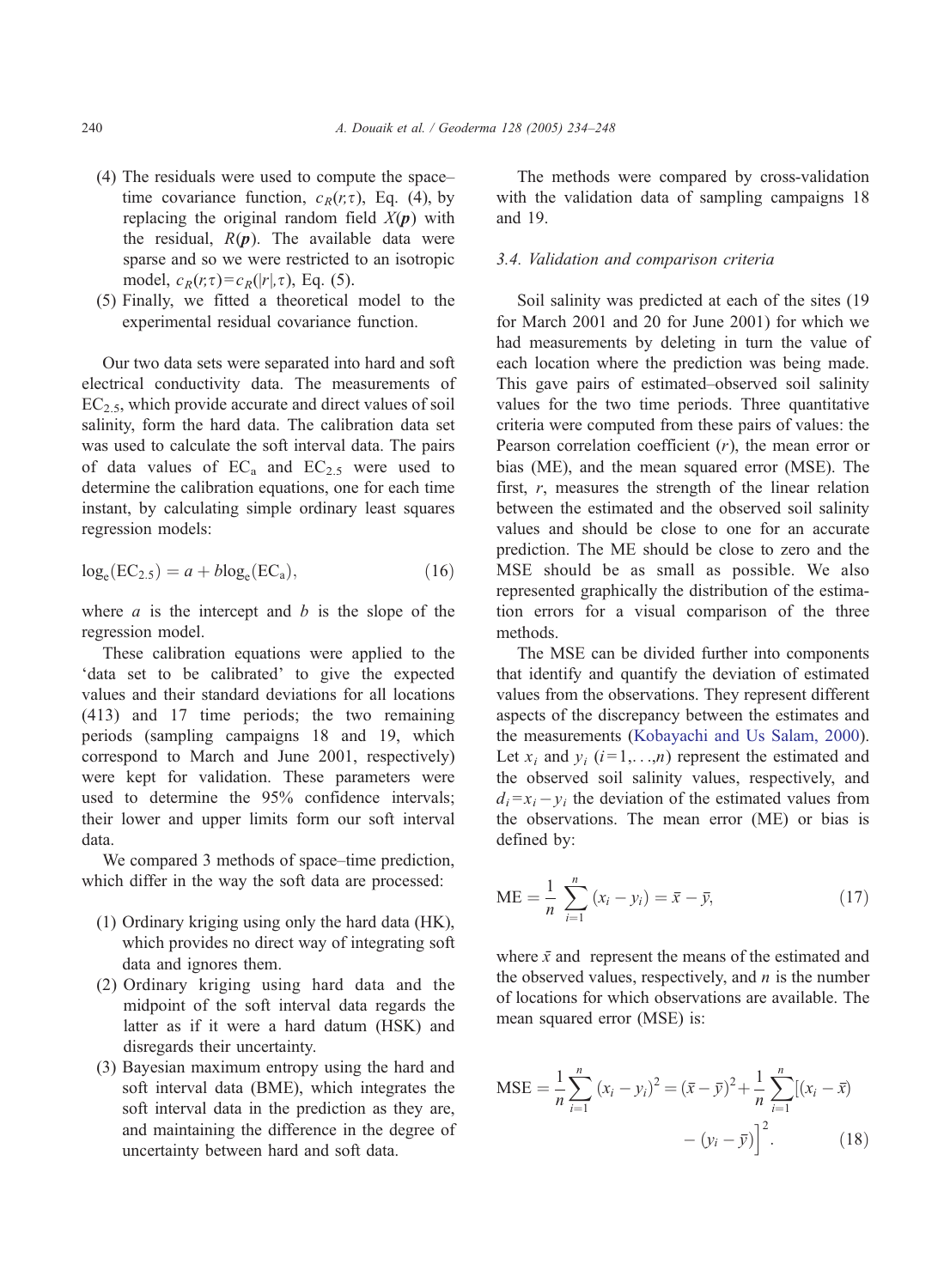The first term on the right is the square of the bias (SB):

$$
SB = (\bar{x} - \bar{y})^2 = ME^2.
$$
 (19)

The second term is the mean squared difference between the estimates and the measured values with respect to the deviation from means. It is known as the mean squared variation (MSV) and represents the proportion of the MSE that is not due to the bias. A larger MSV indicates that the model did not estimate the variability of the observed values around their mean adequately, i.e. the precision of the predicted values is poor.

Eq. (18) can be rewritten as:

$$
MSE = SB + MSV. \t(20)
$$

The MSV can be divided, in turn, into two components:

$$
MSV = (SDe - SDo)2 + 2SDeSDo(1 - r)
$$
  
= SDSD + LCS, (21)

where

$$
SD_e = \sqrt{\frac{1}{n} \sum_{i=1}^{n} (x_i - \bar{x})^2},
$$
 (22)

which is the standard deviation of the estimated values, and

$$
SD_0 = \sqrt{\frac{1}{n} \sum_{i=1}^{n} (y_i - \bar{y})^2},
$$
\n(23)

is the standard deviation of the observed values. The SDSD is the difference in the magnitude of fluctuation between the estimated and measured values. A larger value implies that the model failed to estimate the magnitude of fluctuation among the measurements. The LCS is the lack of positive correlation  $(1-r)$ weighted by the standard deviations. A large value means that the model did not estimate the degree of fluctuation in the observations.

Eq. (20) can be rewritten as:

$$
MSE = SB + SDSD + LCS.
$$
 (24)

All the analyses were done using the BMElib toolbox ([Christakos et al., 2002\)](#page-13-0) written for Matlab ([MathWorks, 1999\)](#page-14-0).

## 4. Results and discussion

## 4.1. Descriptive statistics

Table 1 gives the summary statistics of soil salinity  $(EC_{2.5})$  for the different time periods. The mean values, which vary between 1.42 dS  $m^{-1}$  for November 1994 and 3.30 dS  $m^{-1}$  for September 1998, suggest the presence of strong temporal variability. There is also considerable spatial variation shown by the large ranges between the minimum and maximum values for the different time periods. For example, December 2000 has a range of 7.38 dS  $\text{m}^{-1}$ , which is the largest for the data examined.

The Pearson correlation coefficients between  $EC<sub>a</sub>$ and  $EC_{2.5}$  are strong. They vary from 0.83 to 0.97.

# 4.2. Covariography

The spatial and temporal components of the mean trend were computed and interpolated to the grid data. They were then subtracted from the  $EC_{2.5}$  values to

| Table 1                                                               |  |  |  |  |  |
|-----------------------------------------------------------------------|--|--|--|--|--|
| Summary statistics for the hard data $EC_{2.5}$ (dS m <sup>-1</sup> ) |  |  |  |  |  |

| $EC_{2.5}$       | N  | Mean | <b>SD</b> | Range | r    | Skewness | Kurtosis |
|------------------|----|------|-----------|-------|------|----------|----------|
| Calibration data |    |      |           |       |      |          |          |
| Nov 1994         | 13 | 1.42 | 0.34      | 0.96  | 0.85 | $-0.71$  | $-1.00$  |
| Mar 1995         | 20 | 2.29 | 0.70      | 2.23  | 0.91 | 0.66     | $-0.78$  |
| Jun 1995         | 20 | 2.02 | 1.10      | 3.66  | 0.88 | 0.80     | $-0.50$  |
| Sep 1995         | 20 | 2.01 | 0.99      | 3.73  | 0.94 | 0.89     | 0.67     |
| Dec 1995         | 20 | 1.84 | 0.90      | 2.59  | 0.92 | 0.45     | $-1.31$  |
| Mar 1996         | 16 | 2.07 | 0.81      | 2.57  | 0.87 | 0.08     | $-1.26$  |
| Jun 1996         | 20 | 1.83 | 0.90      | 2.86  | 0.87 | 0.28     | $-1.12$  |
| Mar 1997         | 20 | 1.61 | 0.63      | 2.20  | 0.89 | $-0.08$  | $-0.87$  |
| Jun 1997         | 15 | 1.77 | 0.97      | 3.12  | 0.83 | 0.78     | $-0.23$  |
| Sep 1997         | 20 | 1.63 | 1.24      | 4.25  | 0.94 | 1.06     | 0.20     |
| Dec 1997         | 20 | 1.60 | 1.04      | 3.61  | 0.90 | 0.51     | $-0.62$  |
| Sep 1998         | 20 | 3.30 | 2.17      | 6.95  | 0.85 | 0.50     | $-0.69$  |
| Apr 1999         | 20 | 1.84 | 1.74      | 6.41  | 0.93 | 1.70     | 2.48     |
| Jul 1999         | 13 | 2.27 | 1.57      | 4.86  | 0.91 | 0.73     | $-0.52$  |
| Sep 1999         | 20 | 2.29 | 1.89      | 6.52  | 0.91 | 1.07     | 1.10     |
| Apr 2000         | 18 | 2.11 | 1.63      | 6.32  | 0.94 | 1.19     | 1.51     |
| Dec 2000         | 20 | 2.32 | 1.91      | 7.38  | 0.93 | 1.31     | 1.71     |
|                  |    |      |           |       |      |          |          |
| Validation data  |    |      |           |       |      |          |          |
| Mar 2001         | 19 | 1.80 | 1.21      | 4.42  | 0.97 | 1.05     | 1.18     |
| Jun 2001         | 20 | 1.99 | 1.75      | 5.83  | 0.86 | 1.22     | 0.42     |

 $N$  is the number of observations, SD is the standard deviation, and  $r$ is the Pearson correlation coefficient.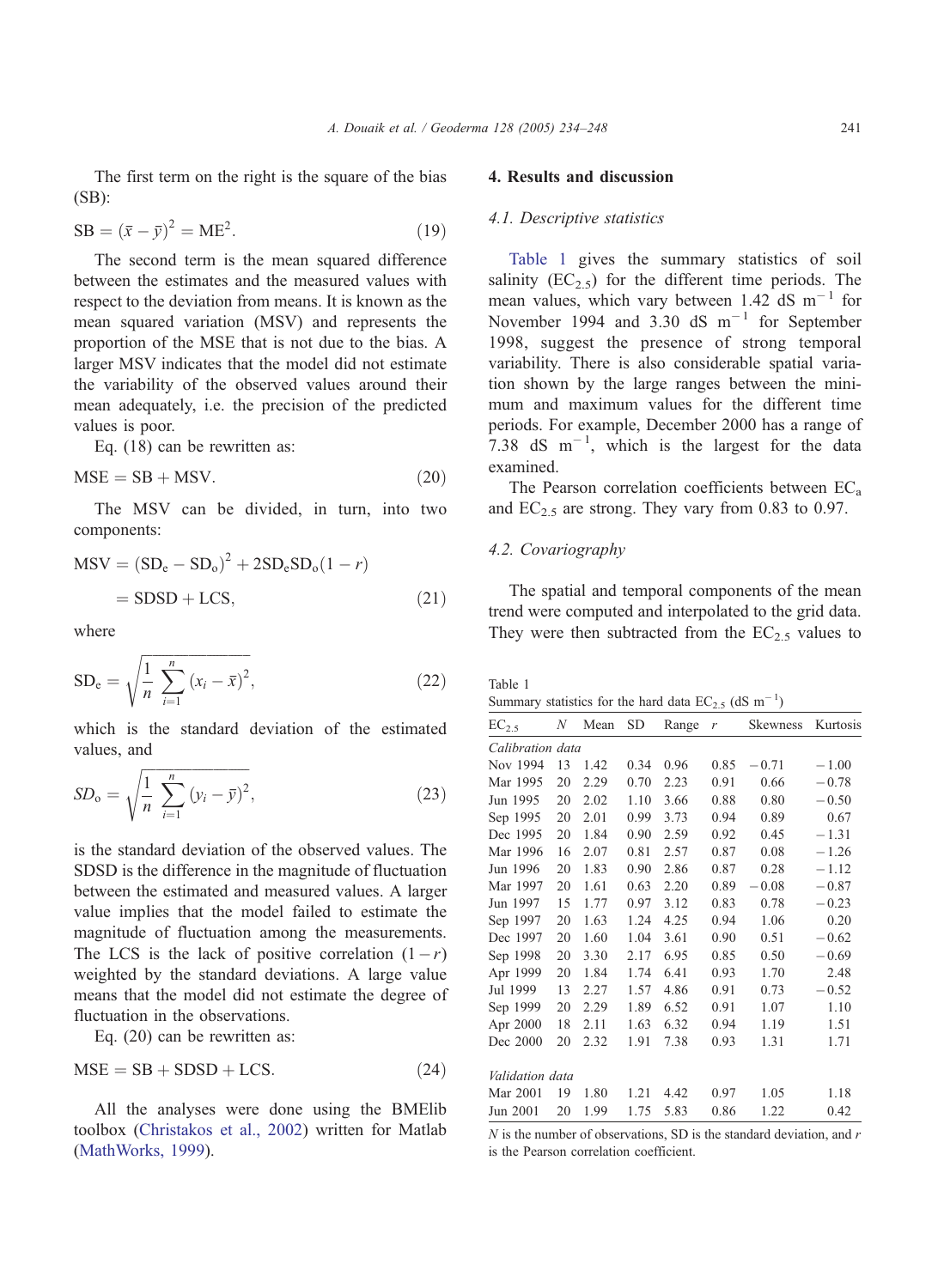give the residuals on which we computed and modelled the space–time covariance function. The latter is shown in Fig. 2a as function of the spatial lag,

r, and in Fig. 2b as function of the temporal lag,  $\tau$ . Its full representation as function of both spatial and temporal lags is shown in [Fig. 3.](#page-9-0)



Fig. 2. Covariograms: (a) spatial covariance and (b) temporal covariance. Crosses are the experimental values and the solid line is the fitted model.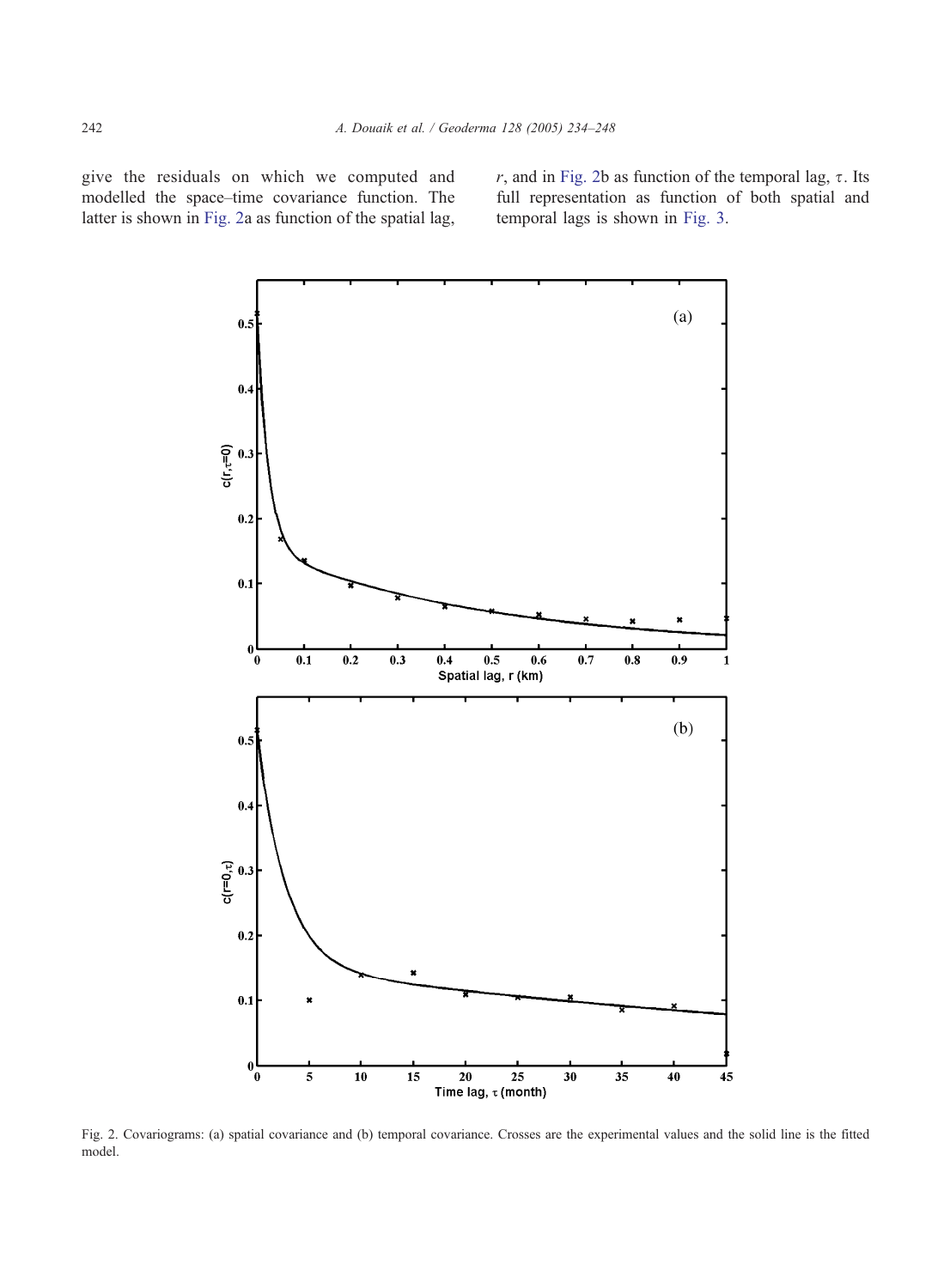<span id="page-9-0"></span>

Fig. 3. Space–time covariance of the residual soil salinity data,  $R(p)$ .

The covariance model fitted to the experimental values was a non-separable space–time model that is the sum of two nested exponential models:

$$
c_R(r,\tau)=\sum_{k=1}^2 C_{0k} \exp\bigg[-\frac{3r}{as_k}-\frac{3\tau}{at_k}\bigg].
$$

The first nested model with a sill,  $C_{01}$ , of 0.27 (dS)  $(m^{-1})^2$ , a spatial range, as<sub>1</sub>, of 250 m, and a temporal range,  $at_1$ , of 8 months corresponds to short-scale fluctuations. The long-range fluctuations are represented by the second component of the model with a sill,  $C_{02}$ , of 0.07 (dS m<sup>-1</sup>)<sup>2</sup>, a spatial range, as<sub>2</sub>, of 1500 m, and a temporal range,  $at_2$ , of 200 months. The contribution of the second structure to the total variance of 0.34 (dS  $m^{-1}$ )<sup>2</sup> is small; it is only 20.6%. The ranges of both the spatial and temporal covariograms of this second structure are beyond the sampling distances.

### 4.3. Comparison of results

Soil salinity was predicted for two time periods, March and June 2001, using the three approaches discussed above. The cross-validation criteria ME, MSE, and  $r$  are given in Table 2 for both times. [Fig. 4](#page-10-0) gives the distributions of the errors for March 2001.

The HSK results are the poorest; they have the largest bias (ME) compared to the two other approaches, although it is still not significantly different from zero, and the largest MSE for both time periods. [Fig. 4](#page-10-0) shows that HSK has the broadest error distribution, mostly on the negative side of the curve. This implies that this method is likely to produce larger errors than the other two. The errors for BME have a higher mode and a narrower distribution compared with both kriging techniques ([Fig. 4\)](#page-10-0): this is confirmed by its having the smallest MSE values (Table 2). The MSE for HK is between those of BME and HSK; therefore this method provides more accurate estimates than HSK but less accurate ones than BME. However, HK gives estimates that are less biased than BME (mainly for March 2001). The estimates are strongly correlated with the observations for the three techniques and both time periods.

When BME is used without any soft data, the results are strictly equivalent to HK. This accords with the theory ([Christakos and Li, 1998\)](#page-13-0). Bayesian

| Table 2                                                          |  |
|------------------------------------------------------------------|--|
| Quantitative criteria for the comparison of the three approaches |  |

| Criterion                  | Time       | HK.      | <b>HSK</b> | <b>BME</b> |
|----------------------------|------------|----------|------------|------------|
| r                          | March 2001 | 0.87     | 0.92       | 0.93       |
|                            | June 2001  | 0.93     | 0.93       | 0.95       |
| $ME$ (dS m <sup>-1</sup> ) | March 2001 | $-0.176$ | $-0.323$   | $-0.226$   |
|                            | June 2001  | 0.062    | $-0.057$   | $-0.017$   |
| MSE $(dS m^{-1})^2$        | March 2001 | 0.489    | 0.650      | 0.387      |
|                            | June 2001  | 0.378    | 0.513      | 0.337      |

 $r$  is the Pearson correlation coefficient, ME is the mean error, and MSE is the mean squared error.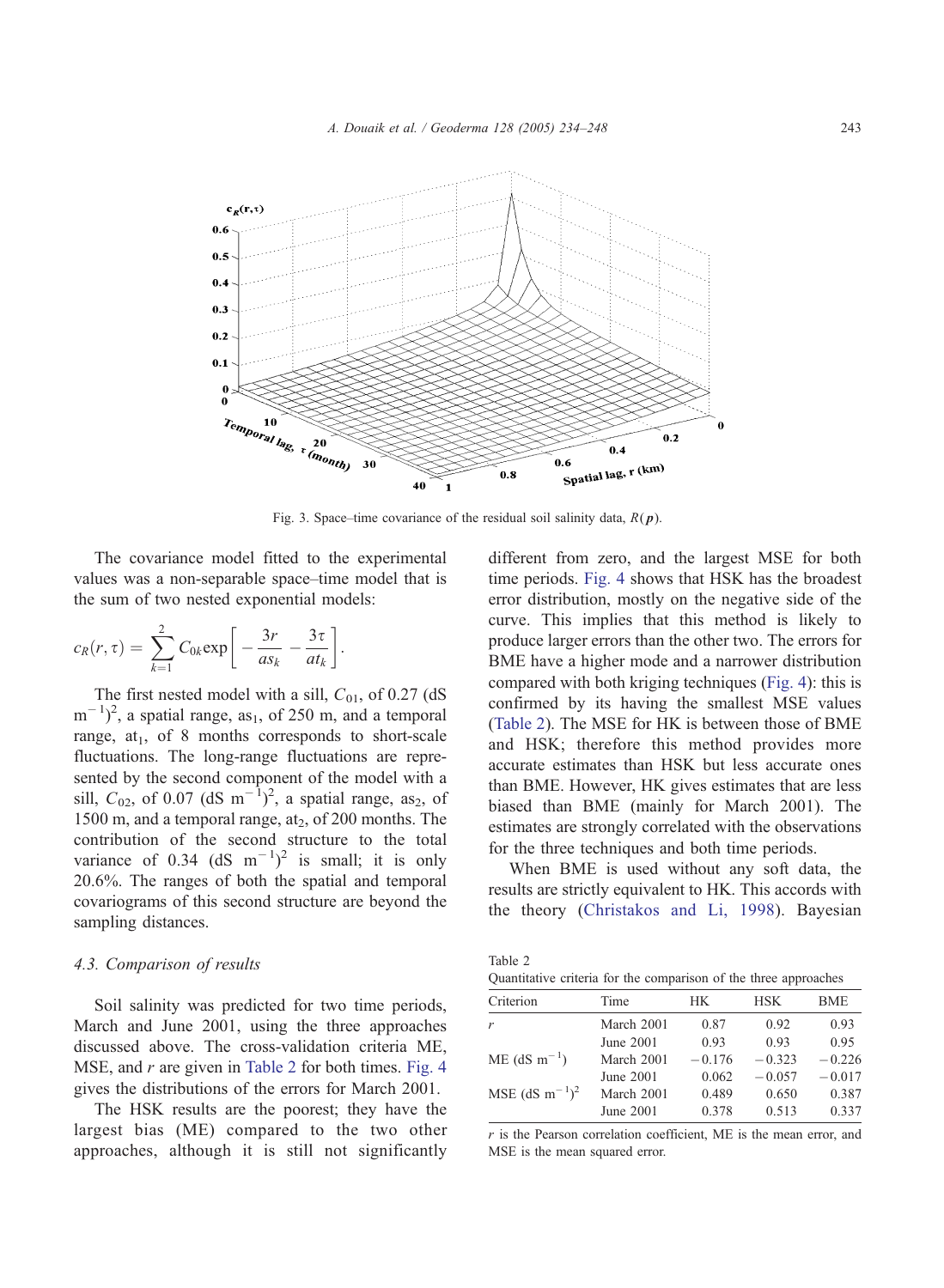<span id="page-10-0"></span>

Fig. 4. Distributions of estimation error for March 2001. The solid line is for BME, the dotted line is for HK, and the dashed line is for HSK.

maximum entropy can also give estimates of soil salinity in the absence of hard data; the results of this cross-validation are given in Table 3. The estimates show more bias (but still negligible) and are slightly less accurate (particularly for March 2001), but the differences in the results when hard (the neighbourhood search was limited to a maximum of the 10 nearest data) and soft data were used are not significantly greater (last column of [Tables 2 and 3\)](#page-9-0). This is a useful feature of BME and [D'Or and Bogaert](#page-13-0) (2003) used this property to map soil texture using only the intervals defined from a textural triangle.

To investigate further the incorporation of soft data by HSK and BME, we analyzed, in addition to the hard data, only data with the largest intervals (from 30 spatial locations for each time period) rather than the full set of 393 spatial locations for each time period

Table 3 Quantitative criteria for BME when hard data were excluded

| Criterion  | March 2001 | June 2001 |
|------------|------------|-----------|
| r          | 0.91       | 0.94      |
| МE         | 0.294      | $-0.075$  |
| <b>MSE</b> | 0.701      | 0.348     |

 $r$  is the Pearson correlation coefficient, ME is the mean error, and MSE is the mean squared error.

(see [Table 2](#page-9-0) and Fig. 4). Table 4 gives the results for March 2001 and the distributions of the estimation errors are shown in [Fig. 5.](#page-11-0)

The results for HK (Table 4) are the same as before as this technique takes no account of the soft data. The ME for BME,  $-0.192$ , is not markedly different from that in [Table 2](#page-9-0) when all the interval data were used  $(-0.226)$  but the MSE is larger, 0.612 instead of 0.387 for the full interval data. The results for HSK show that the estimates are biased and inaccurate, giving erroneous estimates for some spatial locations. The quantitative criteria confirm the graphical representation in [Fig. 5.](#page-11-0)

The components of MSE can provide more information about the difference between the estimated and the observed values. They are given in

Table 4

Quantitative criteria to compare the three methods of prediction using only the largest interval data

| Criterion | HК       | <b>HSK</b> | BME      |
|-----------|----------|------------|----------|
| r         | 0.87     | 0.23       | 0.86     |
| MЕ        | $-0.176$ | $-88.4$    | $-0.192$ |
| MSE       | 0.489    | 106079.4   | 0.612    |
|           |          |            |          |

 $r$  is the Pearson correlation coefficient, ME is the mean error, and MSE is the mean squared error.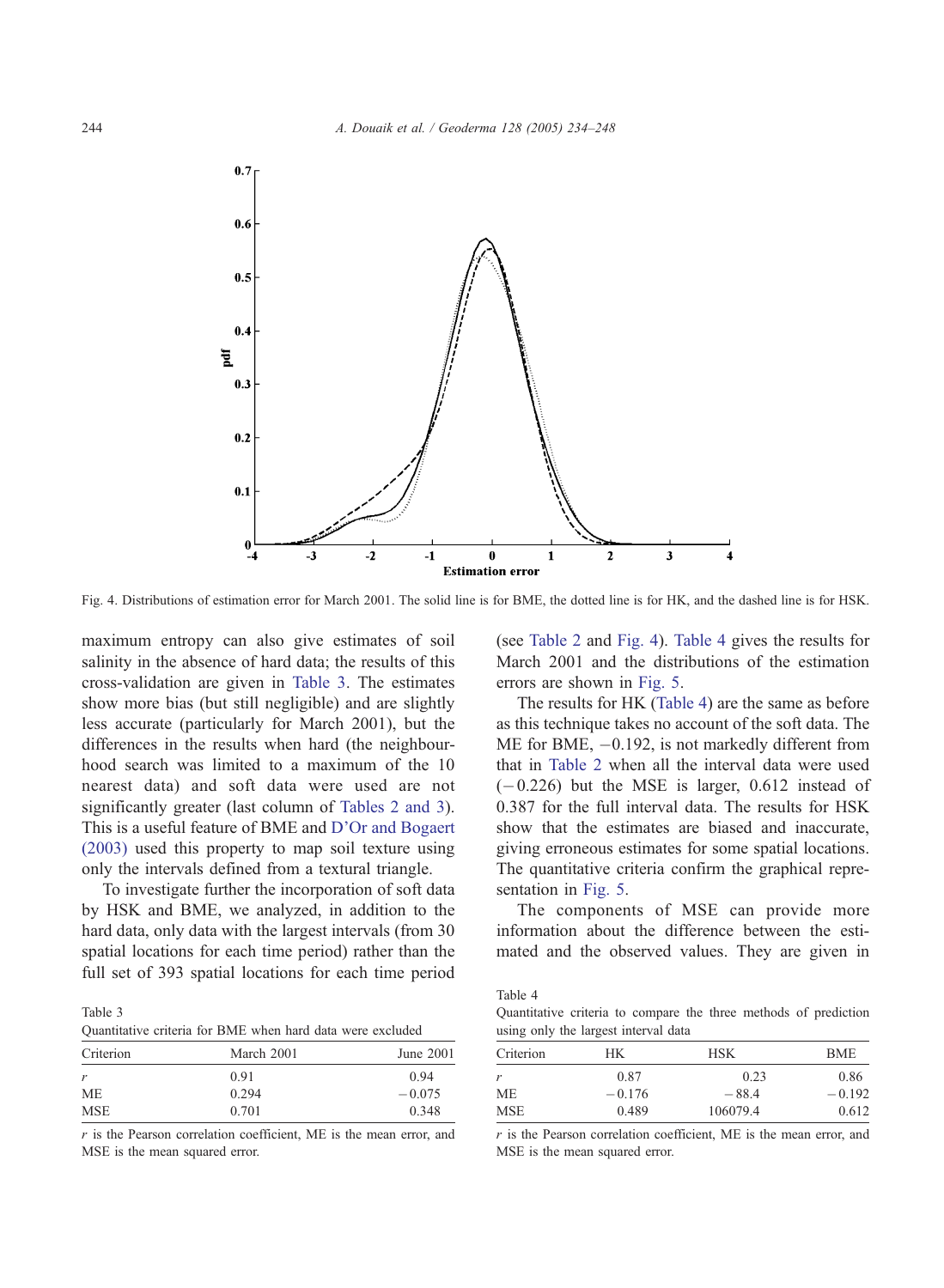<span id="page-11-0"></span>

Fig. 5. Distributions of the estimation errors for March 2001, using only the largest interval data. The solid line is for BME, the dotted line is for HK, and the dashed line is for HSK.

absolute values in Table 5 and shown as proportions in [Fig. 6.](#page-12-0) The HSK has the largest MSE for both time periods, whereas BME has the smallest values. This suggests that BME provides more accurate predictions than the two methods of kriging used. In addition, the contribution of the bias to the MSE is almost zero for the three approaches for June 2001, but for March 2001 it is largest for HSK (16%), followed by BME  $(13.2\%)$ , and finally HK  $(6.3\%)$ . This confirms that HK estimates are the least unbiased and those of HSK are the most biased.

The lack of positive correlation (LCS) is the component that contributed the most to the MSE of

Table 5 The components of MSE as absolute values

| Criterion   | Time       | HК    | <b>HSK</b> | <b>BME</b> |
|-------------|------------|-------|------------|------------|
| <b>SB</b>   | March 2001 | 0.031 | 0.104      | 0.051      |
|             | June 2001  | 0.003 | 0.004      | 0.000      |
| <b>SDSD</b> | March 2001 | 0.033 | 0.239      | 0.092      |
|             | June 2001  | 0.015 | 0.187      | 0.082      |
| <b>LCS</b>  | March 2001 | 0.425 | 0.307      | 0.244      |
|             | June 2001  | 0.360 | 0.322      | 0.255      |
| <b>MSE</b>  | March 2001 | 0.489 | 0.650      | 0.387      |
|             | June 2001  | 0.378 | 0.513      | 0.337      |

SB is the squared bias, SDSD is the squared difference between standard deviations, and LCS is the weighted lack of positive correlation.

the three interpolation methods for both time periods (Table 5 and [Fig. 6\)](#page-12-0); the larger contribution is for June 2001. In particular, it contributed the most to the MSE of the HK estimates with 87% and 95%, whereas it contributed least to that of HSK (47% and 62%) and its contribution was intermediate for BME (63% and 76%); the first value refers to March and the second to June 2001. This suggests that HK failed to estimate the degree of fluctuation in the observed soil salinity even if its MSE is smaller than that of HSK. However, the SDSD contributed more to the MSE of HSK  $(36.8\%$  and  $36.5\%)$  than to that of HK  $(6.7\%$  and  $4\%)$ and BME (23.8% and 24.3%), which indicates that HSK failed to estimate the magnitude of fluctuation in the measured electrical conductivity. The three components of MSE (SB, SDSD, and LCS) for BME are intermediate to those of HK and HSK. The MSE of BME is the smallest, indicating that it performs better than the two kriging techniques, and the SDSD shows that it represents the degree of fluctuation in the observations reasonably.

The small MSE for BME in March 2001 can be explained as follows. The standard deviation  $SD<sub>o</sub>$  for this time period is 1.18  $dS$  m<sup>-1</sup>. Since SB (0.051) and SDSD (0.092) are negligible, LCS (0.244) is the component that contributes most to the MSE (0.387). As the Pearson correlation coefficients (0.92 for HSK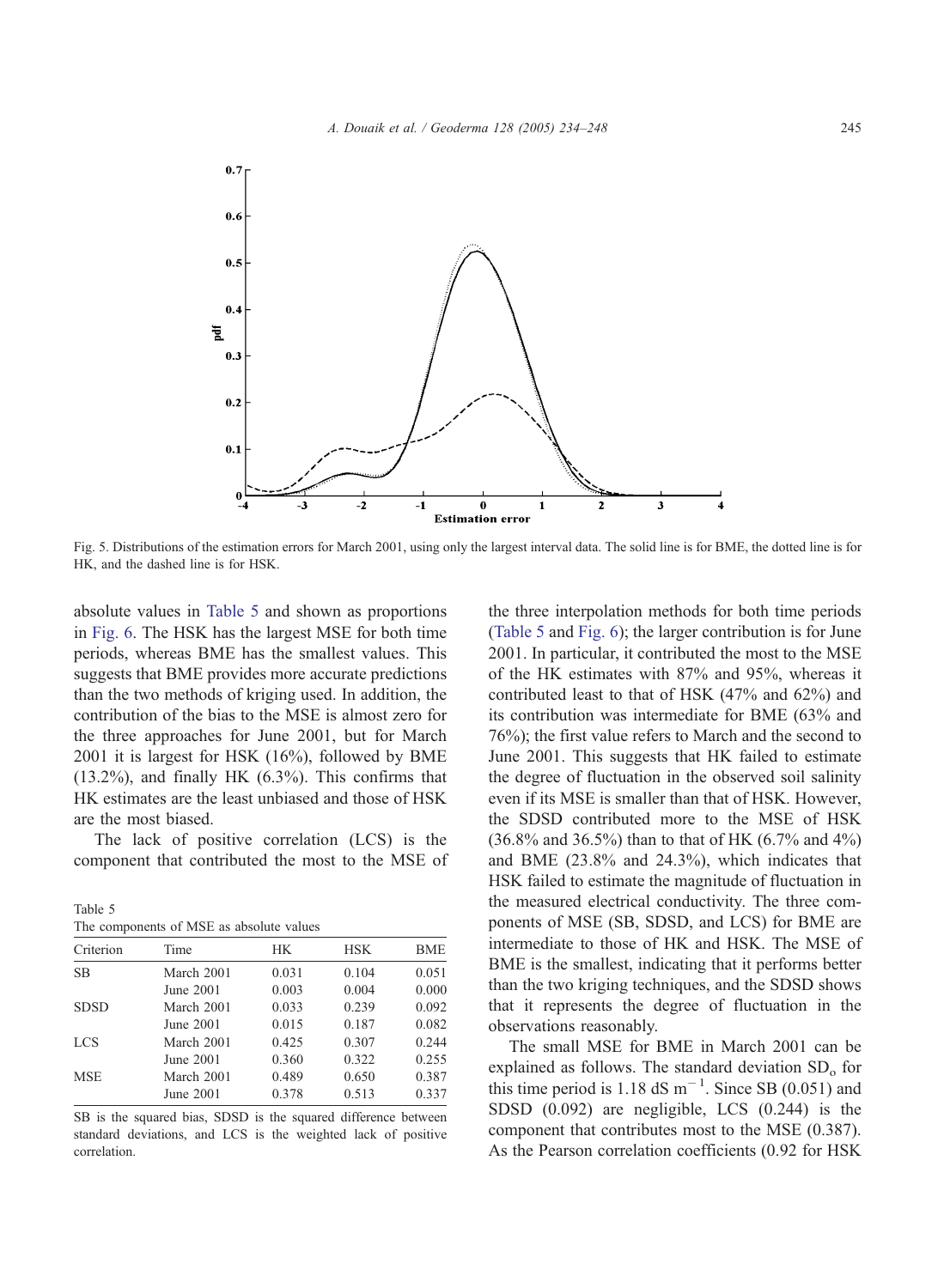<span id="page-12-0"></span>

Fig. 6. Contribution of the components of MSE to its total: (a) March 2001 and (b) June 2001. The SB is the squared bias, SDSD is the squared difference between standard deviations, and LCS is the weighted lack of positive correlation.

and 0.93 for BME) are the same and  $SD<sub>o</sub>$  is the same, the larger  $SD_e$  for HSK (1.67) led to a larger LCS and hence larger MSE. The smaller  $SD_e$  for BME (1.48) resulted in a small LCS and hence small MSE. The overall deviation (MSE) between the measurements and the BME predictions for March 2001 is small

Table 6 The components of MSE as absolute values, using only the largest interval data for March 2001

| Component   | HK.   | HSK.     | <b>BME</b> |  |  |
|-------------|-------|----------|------------|--|--|
| SВ          | 0.031 | 7813.7   | 0.037      |  |  |
| <b>SDSD</b> | 0.033 | 97695.5  | 0.086      |  |  |
| LCS         | 0.425 | 570.2    | 0.489      |  |  |
| MSE         | 0.489 | 106079.4 | 0.612      |  |  |
|             |       |          |            |  |  |

SB is the squared bias, SDSD is the squared difference between standard deviations, and LCS is the weighted lack of positive correlation.

because the predicted soil salinity shows limited variation (compared to HSK estimates) for the 19 sites and BME predicted the observations with a reduced bias  $(-0.226 \text{ against } -0.323 \text{ for HSK}).$ 

Using only the largest interval data instead of all of them, Table 6 and Fig. 7, the SDSD becomes the major component of MSE for HSK (92.1%). This means that HSK failed to estimate the magnitude of fluctuation accurately among the observed electrical conductivity values. The minimum and maximum values of the latter for March 2001 are 0.16 and 4.58  $dS$  m<sup>-1</sup>, respectively, whereas for the HSK estimates they are 0 and 1408  $dS$  m<sup>-1</sup>. This large range for the latter resulted in the large  $SD_e$  of 313.74 dS m<sup>-1</sup> compared to the small  $SD_0$  of 1.18 dS m<sup>-1</sup>; these values explain the large SDSD. In comparison BME performed well. Its minimum and maximum predictions are 0.10 and 5.24 dS  $m^{-1}$ , respectively. This is a consequence of how the soft data are integrated into



Fig. 7. Contribution of the components of MSE to its total, using only the largest interval data for March 2001. The SB is the squared bias, SDSD is the squared difference between standard deviations, and LCS is the weighted lack of positive correlation.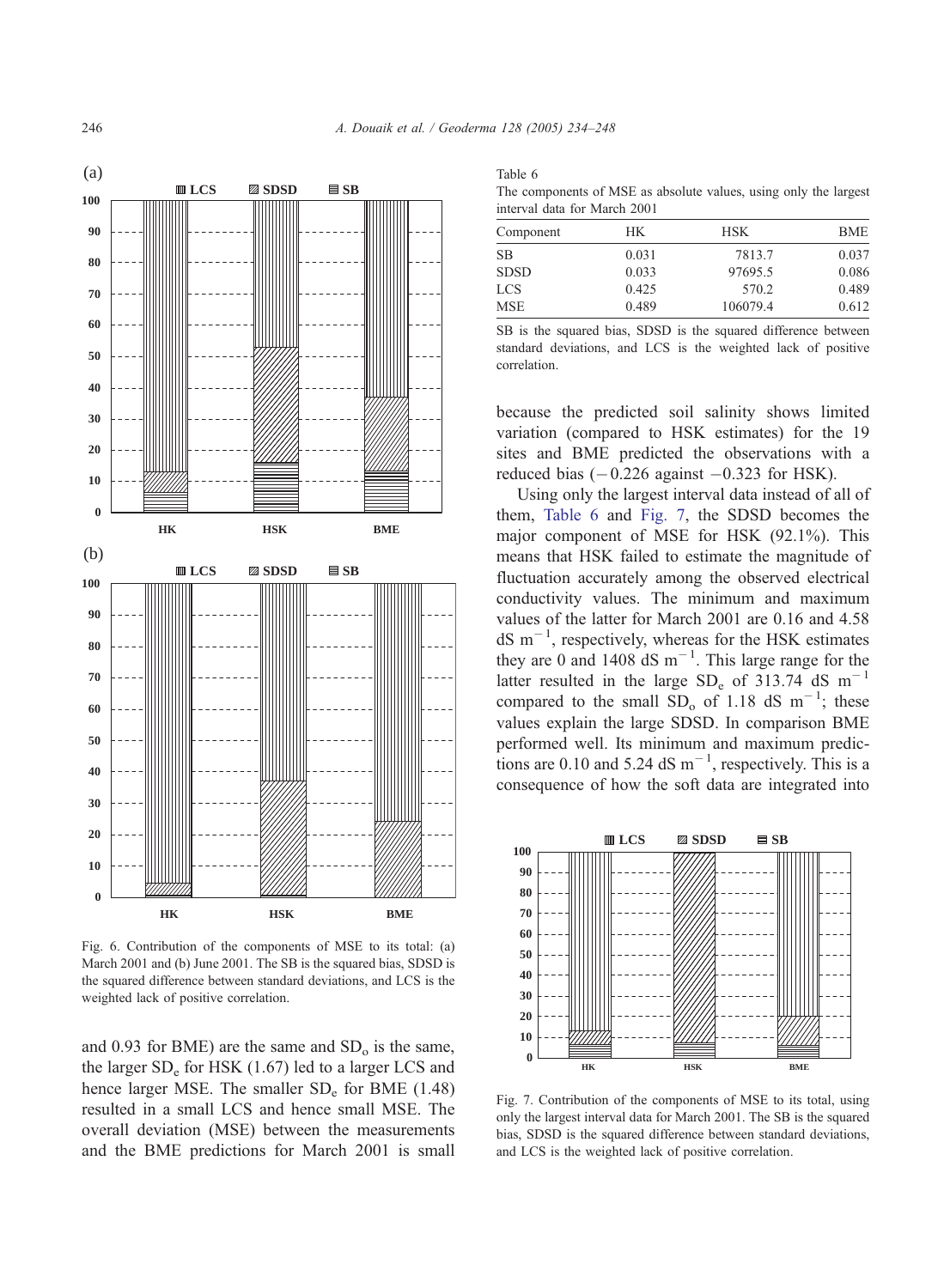<span id="page-13-0"></span>the prediction process. The HSK used only the midpoint of intervals, disregarding their range and the uncertainty associated with them, whereas BME considers the full information provided by the soft data. It takes into account the upper and lower limits

of the interval data and the uncertainty associated with them. More importantly, BME distinguishes clearly between accurate (hard) and uncertain (soft) data and processes them differently.

# 5. Conclusions

The main aim of this work was to compare the performance of three prediction techniques: BME which incorporates soft interval data and two variants of kriging (one using only hard data and the other using hard data as well as the midpoint value of soft interval data, treating them as if they were hard data). The three approaches were evaluated by crossvalidation for two different time periods, which had not been used in the previous analyses.

The BME provided reliable estimates even in the absence of any hard data. When no soft data were used, the BME estimates were strictly equivalent to those from kriging (HK). Based on the ME and MSE, we can conclude that the predictions from BME are less biased and more accurate than those from the two kriging techniques. Of these two techniques, the one using the soft data (HSK) resulted in more bias and less accuracy in the predictions. The results showed that BME improved substantially the accuracy of the predictions compared to kriging by taking into account soft interval data.

The Pearson correlation coefficients were of the same magnitude for HSK and BME. However, by dividing the MSE into three components, we found that HSK gave more biased estimates (large SB) and failed to reproduce the true magnitude of fluctuation among the observations.

The failure of HSK to incorporate the soft information was more pronounced when we used only the largest interval data, in addition to the hard data, instead of the full interval data. In this case HSK produced some unrealistic predictions of electrical conductivity (very large and unreliable predictions). In contrast, the way that BME integrates soft data into the prediction process resulted in more accurate predictions, whether we used the full interval data or only the largest ones.

Ancillary data are cheap and readily available, sometimes for the whole study area (exhaustive secondary information). This secondary information can be used in an efficient way to complement the scarcity of the direct measurements of a soil property. This work showed that BME could incorporate and process soft data rigorously, leading to more accurate predictions.

## Acknowledgements

The authors acknowledge the two reviewers and Dr. Oliver for their comments, which improve the paper. They are also indebted to Dr. Oliver for the improvement of the English writing. Tibor Tóth acknowledges the material assistance of grants HNSF T37731 and OM-00124/2001.-NKPF/4.

## References

- Christakos, G., 1990. A Bayesian/maximum entropy view to the spatial estimation problem. Mathematical Geology 22,  $763 - 776.$
- Christakos, G., 1992. Random Field Models in Earth Sciences. Academic Press, San Diego.
- Christakos, G., 1998. Spatiotemporal information systems in soil and environmental sciences. Geoderma 85, 141 – 179.
- Christakos, G., 2000. Modern Spatiotemporal Geostatistics. Oxford University Press, New York.
- Christakos, G., Li, X., 1998. Bayesian maximum entropy analysis and mapping: a farewell to kriging estimators. Mathematical Geology 30, 435 – 462.
- Christakos, G., Bogaert, P., Serre, M.L., 2002. Temporal GIS. Springer-Verlag, New York.
- D'Or, D., Bogaert, P., 2003. Continuous-valued map reconstruction with the Bayesian maximum entropy. Geoderma 112, 169-178.
- Douaik, A., Van Meirvenne, M., Tůth, T., 2004. Spatiotemporal kriging of soil salinity rescaled from bulk soil electrical conductivity. In: Sanchez-Vila, X., Carrera, J., Gomez-Hernandez, J. (Eds.), GeoEnv IV: Geostatistics for Environmental Applications. Kluwer Academic Publishers, Dordrecht, The Netherlands, pp. 413 – 424.
- Goovaerts, P., 1997. Geostatistics for Natural Resources Evaluation. Oxford University Press, New York.
- Kobayachi, K., Us Salam, M., 2000. Comparing simulated and measured values using mean squared deviation and its components. Agronomy Journal 92, 345 – 352.
- Lee, Y.-M., Ellis, J.H., 1997. On the equivalence of kriging and maximum entropy estimators. Mathematical Geology 29,  $131 - 151.$